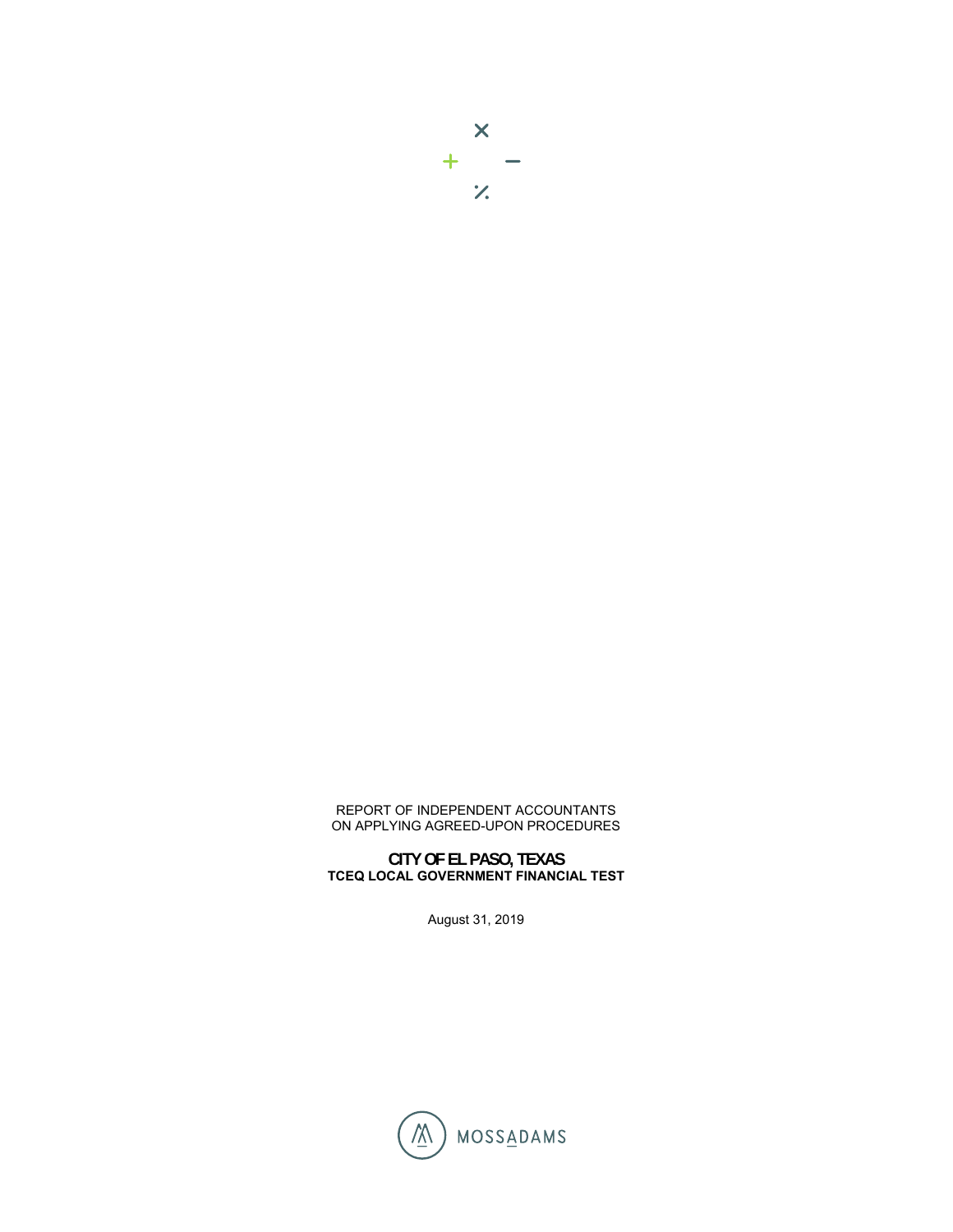

## **Report of Independent Accountants on Applying Agreed-Upon Procedures**

The Honorable Mayor, City Council and City Manager El Paso, Texas

We have performed the procedures enumerated below, which were agreed to by the management of City of El Paso, Texas (the City) to the ratios provided by the City as of and for the year ended August 31, 2019. The City is responsible for the ratios as of and for the year ended August 31, 2019, and the sufficiency of these procedures is solely the responsibility of the City. Consequently, we make no representation regarding the sufficiency of the procedures enumerated below either for the purpose for which this report has been requested or for any other purpose.

The agreed-upon procedures we performed and the results are as follows:

1. Recalculate the ratio of cash plus marketable securities to total expenditures and note if the ratio is greater than or equal to 0.05 and compare the total cash plus marketable securities and the total expenditures to those amounts reported in the City's Comprehensive Annual Financial Report (CAFR).

**Result:** We recalculated the ratio of cash plus marketable securities to total expenditures. We noted the ratio was greater than or equal to 0.05 and the amounts of total cash plus marketable securities and the total expenditures agreed to the amounts reported in the City's CAFR as of and for the year ended August 31, 2019.

| Cash and Marketable Securities                                | 242.070.038 |
|---------------------------------------------------------------|-------------|
| Total expenditures                                            | 763,037,371 |
| Ratio of cash and marketable securities to total expenditures | 0.32        |

2. Recalculate the ratio of annual debt service to total expenditures and note if the ratio is less than or equal to 0.20 and compare the annual debt service and the total expenditures to those amounts reported in the City's CAFR.

**Result:** We recalculated the ratio of annual debt service to total expenditures. We noted that the ratio was less than 0.20 and that the amounts of annual debt service and total expenditures agreed to the amounts reported in the City's CAFR as of and for the year ended August 31, 2019.

| Annual debt service                                | 129.394.042 |
|----------------------------------------------------|-------------|
| Total expenditures                                 | 763.037.371 |
| Ratio of annual debt service to total expenditures | በ 17        |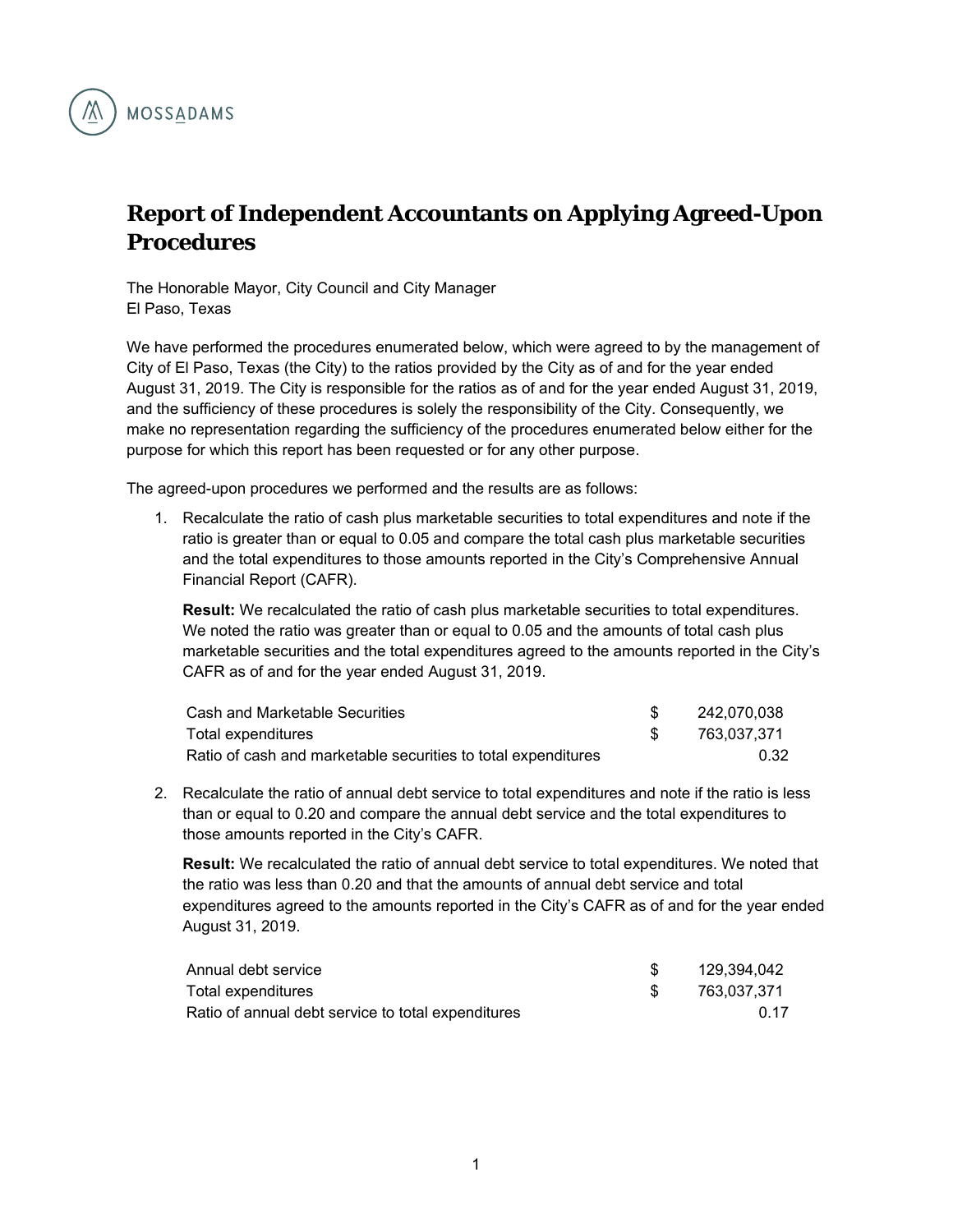3. Obtain a copy of the City's Independent Auditor's Report included in the City's CAFR and note whether the financial statements were prepared in accordance with accounting principles generally accepted in the United States of America and that an unmodified opinion was issued.

**Result:** We obtained a copy of the City's Independent Auditor's Report included in the City's CAFR as of and for the year ended August 31, 2019. We noted the financial statements were prepared in accordance with accounting principles generally accepted in the United States of America and that an unmodified opinion was issued.

4. Recalculate the computation of excess revenue over expenditures to determine if the City has not operated at a deficit equal to 5.0% or more of the total annual revenue for the periods presented and compare the total amount of annual revenue and expenditures used in the recalculation to those amounts reported in the City's CAFR.

**Result:** We recalculated the computation of excess revenue over expenditures for the years ended August 31, 2019 and 2018. We noted that the City had not operated at a deficit equal to 5.0% or more of the total annual revenue for periods presented and the total amount of annual revenue and expenditures agreed to the amounts reported in the City's CAFR.

|                                          | Year Ended August 31, |             |    |             |
|------------------------------------------|-----------------------|-------------|----|-------------|
|                                          |                       | 2019        |    | 2018        |
| Total annual revenues                    | \$                    | 841,785,473 | \$ | 800,687,700 |
| Total annual expenditures                | \$                    | 763,037,371 | \$ | 740,450,934 |
| Excess of revenue over expenditures      | \$                    | 78,748,102  | S  | 60,236,766  |
| Percent excess divided by annual revenue |                       | 9.35%       |    | 7.52%       |

5. Obtain a copy of the City's audited financial statements as of and for the year ended August 31, 2019 to note whether there are disclosures that the City is in default on any outstanding general obligation bonds as of the date of the financial statements.

**Result:** We obtained a copy of the City's audited financial statements as of and for the year ended August 31, 2019 and noted they did not include disclosures regarding default on any outstanding general obligation bonds as of the date of the financial statements.

6. Obtain a copy of the City's audited financial statements as of and for the year ended August 31, 2019 and note if any outstanding general obligation bonds are rated lower than Baa as issued by Moody's or BBB as issued by Standard and Poor's.

**Result:** We obtained a copy of the City's audited financial statements as of and for the year ended August 31, 2019 and noted the City's outstanding general obligation bonds were not rated lower than Baa as issued by Moody's or BBB as issued by Standard and Poor's.